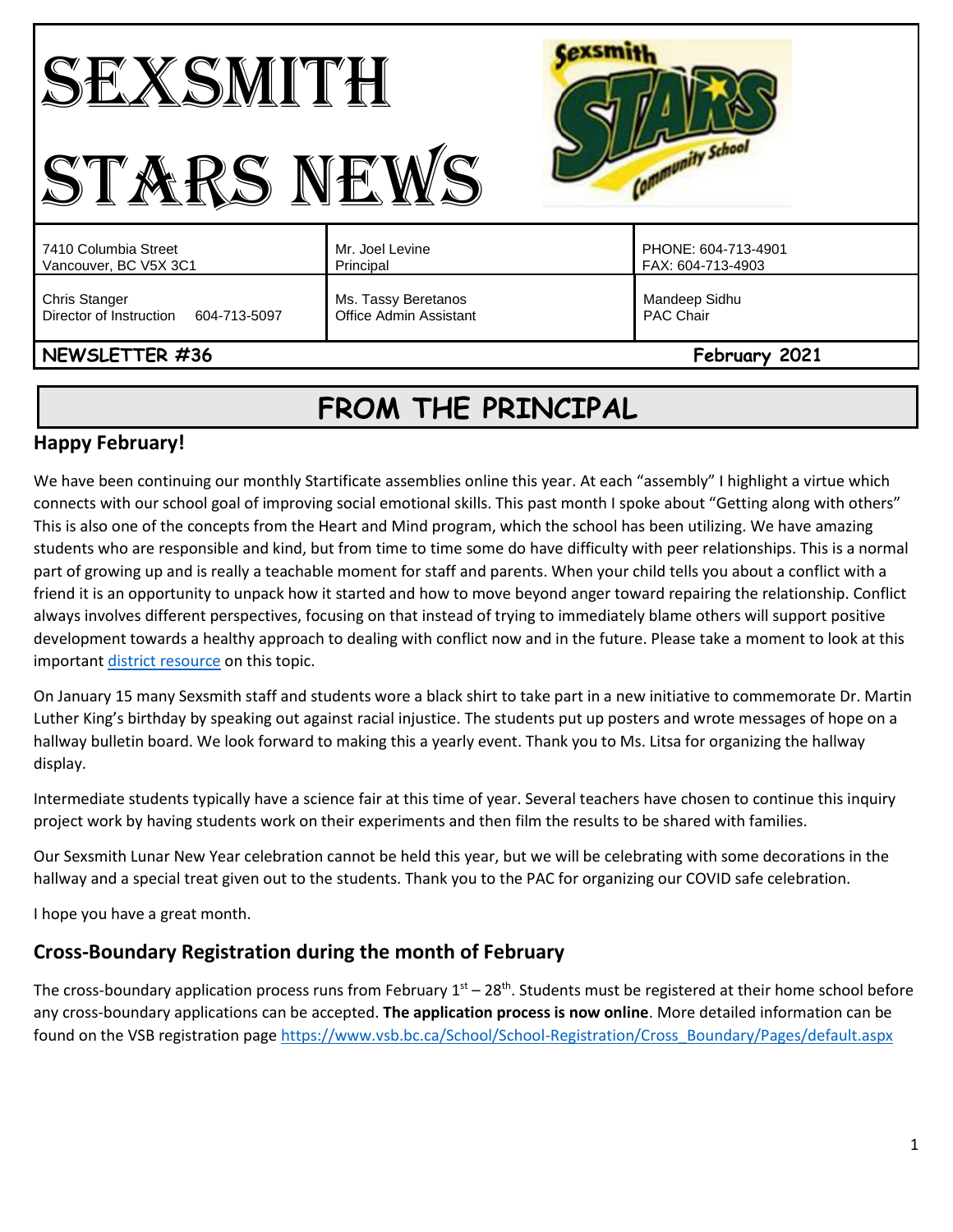# **Pink Shirt Day**

On Wednesday, February 24<sup>th</sup> the school will recognize "Pink Shirt Day". This event started several years ago after some students in Nova Scotia were teasing another boy about wearing a pink shirt. In response and to support the affected boy, a group of students at the school all came the next day wearing pink. Pink Shirt Day has evolved into an opportunity to speak to children about respecting each other and emphasizing that bullying, homophobia, and gender stereotyping behaviour is never acceptable. If possible, please have your child wear pink on the 24<sup>th</sup> to participate in the positive message that all people deserve to be treated with respect and kindness.

# **School Closure for Snow and other Emergencies**

Information regarding school closures in the event of snow, or other emergency situations, will be provided to the following radio and television stations by 6:00 a.m. on the morning of the closure.

CBC (690 AM or 105.7 FM), CKNW (980 AM), CKWX (NEWS 1130 AM),

FAIRCHILD Radio (CJVB AM 1470/CKHG FM 96.1),

BCTV (Global) (cable channel 11), CITY TV (cable channel 13)



**Happy Lunar New Year – February 12**

### **Kindergarten Registration for 2021-22**

#### **Kindergarten Registrations Received AFTER January 31st**

In-catchment Kindergarten students who apply **after** January 31st will be accommodated if there is space. If there is no space their names will be added to the bottom of the existing waitlist.

Note: There will be no priority given to registrants with siblings if they register after January 31st.

#### **For more information on kindergarten registration visit:** <http://www.vsb.bc.ca/kindergarten>

\* Available Space includes physical capacity, resources, staffing, or educational programs available or planned for a school as defined by the district. (Administrative Procedure 300)

### **Safe Arrival Procedures Reminder**

#### **Reporting Student Absences:**

Student safety is of paramount importance at the Vancouver School District. Ensuring student safety is a shared responsibility. In order to assist schools, we ask parents to notify schools of student absences. **If your child will be absent from school, please phone the school to report this absence as early as possible. Parents should leave a message on the answering service by calling 604-713-4901 choose option #1.** Messages can be received before the office is open. School offices are busy places: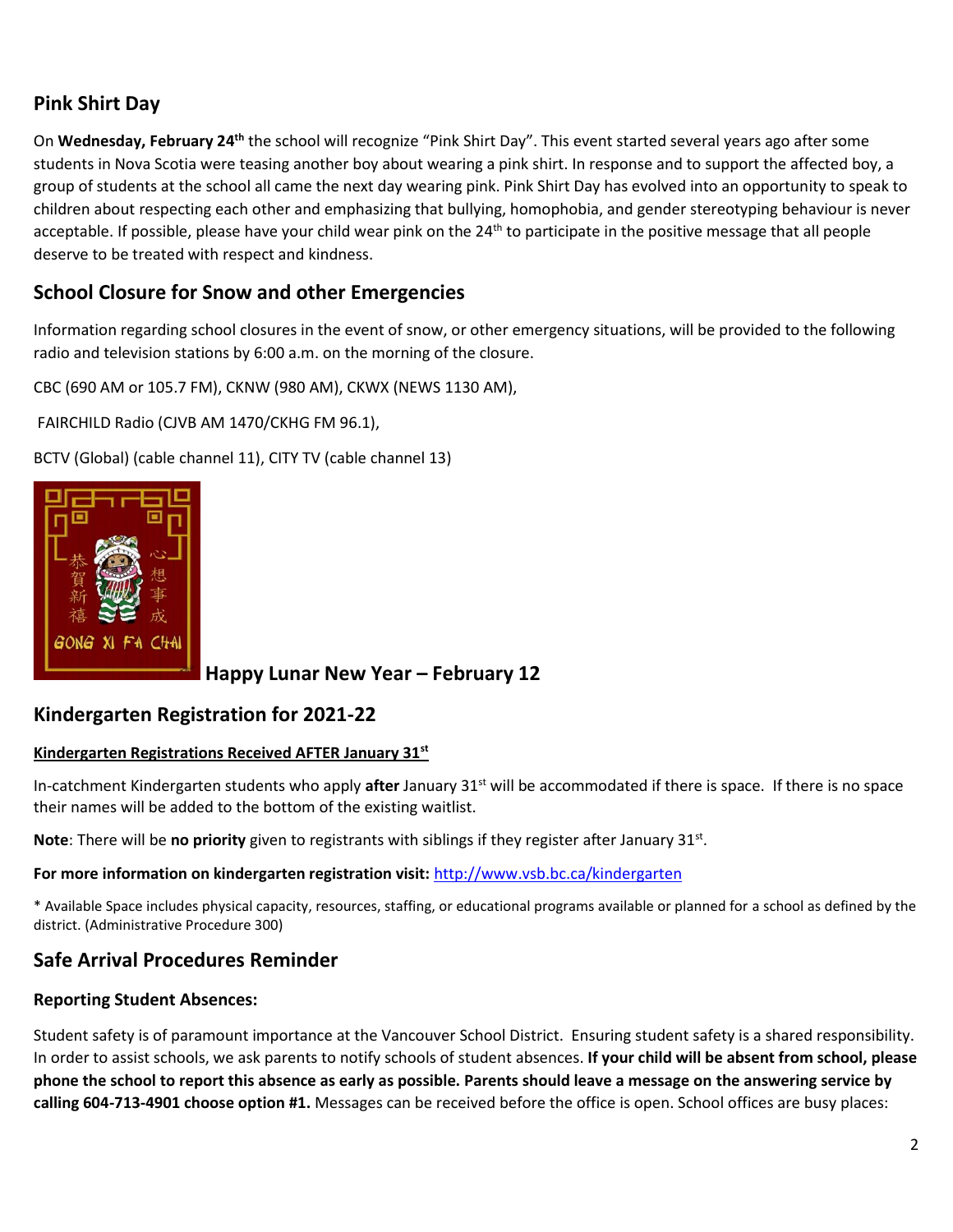consistently notifying the school in advance of your child's absence will significantly improve the efficiency and effectiveness of the Safe Arrival Morning Routine.

To Report Your Childs Absence – Please call **604-713-4901 choose option #1** prior to 9 am on the first day of the absence

### **Student Sign out Procedure:**

**When you pick up your child during the school day, please ensure that you notify the school office (by phone).** If you do not sign out your child, they will be unaccounted for, and the school will identify your child as a 'missing' student and will commence a search of school grounds. **If the school staff do not locate the child, and are unable to reach a parent promptly, the school will call the Vancouver Police Department**. Therefore, clear communication is essential for ensuring the safety of your child and to prevent unnecessary searches.

Thank you for helping us keep your children safe!

# **Online School Fee Payment System (including school fees)**

Please register for online payments– a simple process that takes only a few minutes – by visiting **[https://vsb.schoolcashonline.com](https://vsb.schoolcashonline.com/)** or visiting our website at **<http://www.vsb.bc.ca/online-payment>** and following directions to the School Cash Online page. You will need your child's usual first name, last name, and birth date to register. A "**Pay Fees**" button is now installed on our school website for easy access to the system. Cash and cheques will continue to be accepted for school fees, but we encourage everyone to use the new system as it is more secure and efficient. Please note that field trip permission notices will continue to be sent home for a signature and to indicate that you have paid online.



**Pick Up and Drop Off Concerns (students use assigned doors to enter building)** Check out this link for an explanation of the rules for no parking in school zones.

### <https://vancouver.ca/streets-transportation/school-zones.aspx>

**Please note that as of 2020 parking fines have doubled in school zones.** 

**1.** There is NO parking on 59<sup>th</sup> avenue in front of the school between 8:00am – 5:00pm on school days. Parents who violate this rule are forcing other parents to stop in the middle of 59<sup>th</sup> avenue to pick up or drop off students creating a dangerous situation where children need to exit vehicles into oncoming traffic and run between cars. Parents are allowed to drop off and pick up their children but they are not allowed to park and leave their vehicle unattended.

**2. Please do not go past the roundabout adjacent to our parking lot when dropping off or picking up students and do not park in the limited spots we have available for school staff.** 

# **PAC Gift Card Fundraiser**

**Gift cards** are the perfect gift but can also be used to pay for things that you would have used cash for **and** you can help support your child's school when you buy one!

Shop from the comfort of your home when you purchase gift cards through Fundscrip, and **Sexsmith** will receive a percentage of the gift card sale.

Choose from over 100 popular retailers like **Toys R Us**, **Gap**, **Cineplex**, **Metropolis at Metrotown** etc.

Please use this link:<https://www.fundscrip.com/Sign-Up.aspx?IID=2CBHHR>